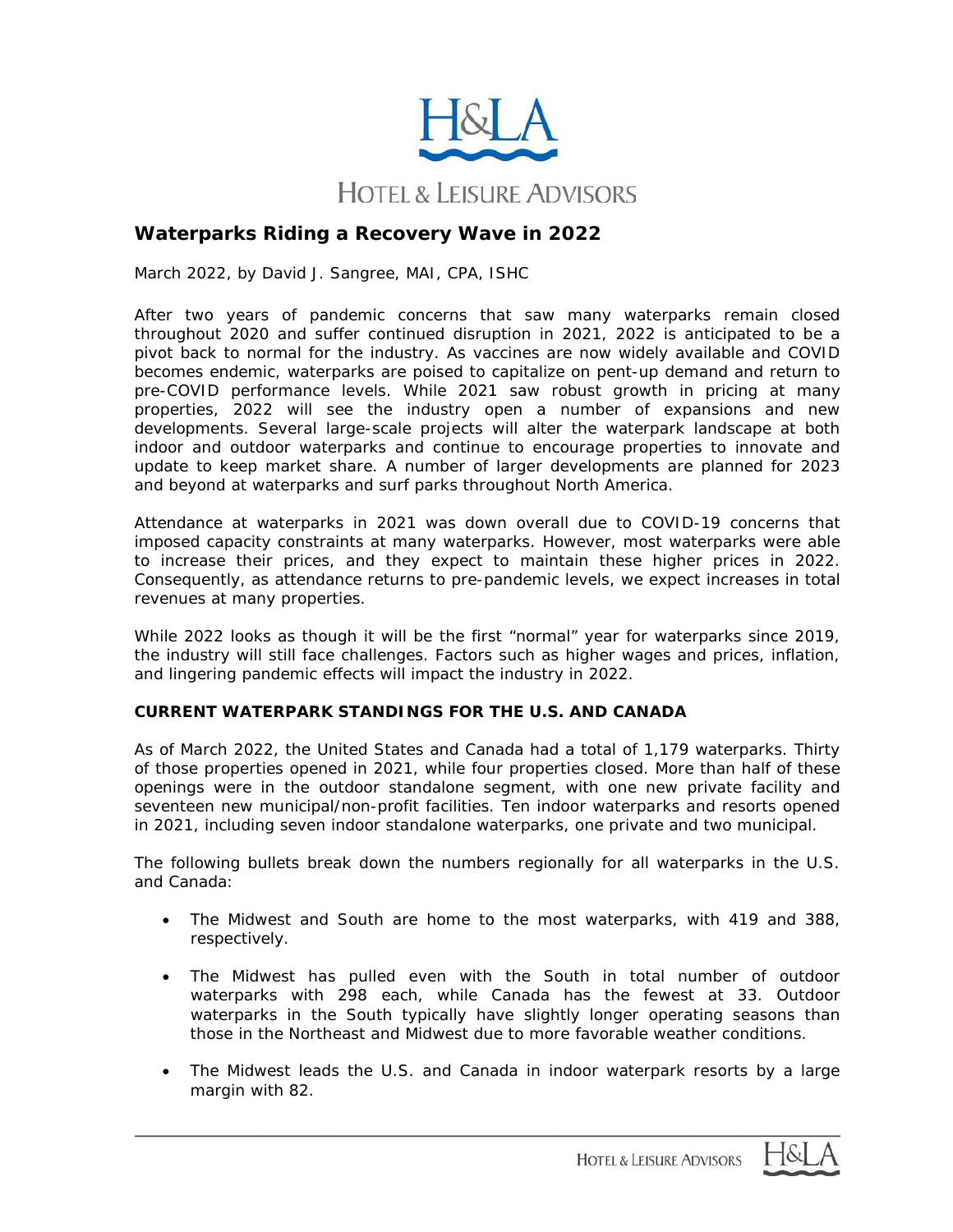- The West leads in standalone indoor waterparks with 47, primarily due to the large number of municipal/non-profit indoor aquatic facilities with waterparks in Colorado and Utah.
- The South leads in resorts with outdoor waterparks with 49.
- Indoor waterparks account for a greater proportion of the Canadian market with 39 indoor resort and standalone facilities. Outdoor waterparks have held steady at 33.
- Of all hotels with indoor and outdoor waterparks, 44% are affiliated with national hotel franchises while 56% are independent.
- Of all standalone indoor and outdoor waterparks, 69% are municipal/non-profit while 32% are private/for-profit.

The following chart shows the breakdown of waterpark properties by type out of the 1,178 waterparks in existence:



*Source: Hotel & Leisure Advisors, March 2022*

# **REVIEW OF 2021 NEW OPENINGS AND EXPANSIONS**

**Indoor Waterpark Openings:** In 2021, ten indoor waterpark additions or expansions added 343,710 square feet of indoor waterpark space compared to 625,200 square feet in 2020. 2020 benefited from two large additions: the 225,000-square-foot DreamWorks Waterpark at American Dream Mall in East Rutherford, New Jersey, and the 223,000 square-foot Kalahari Resort in Round Rock, Texas. No properties of this size opened in 2021.

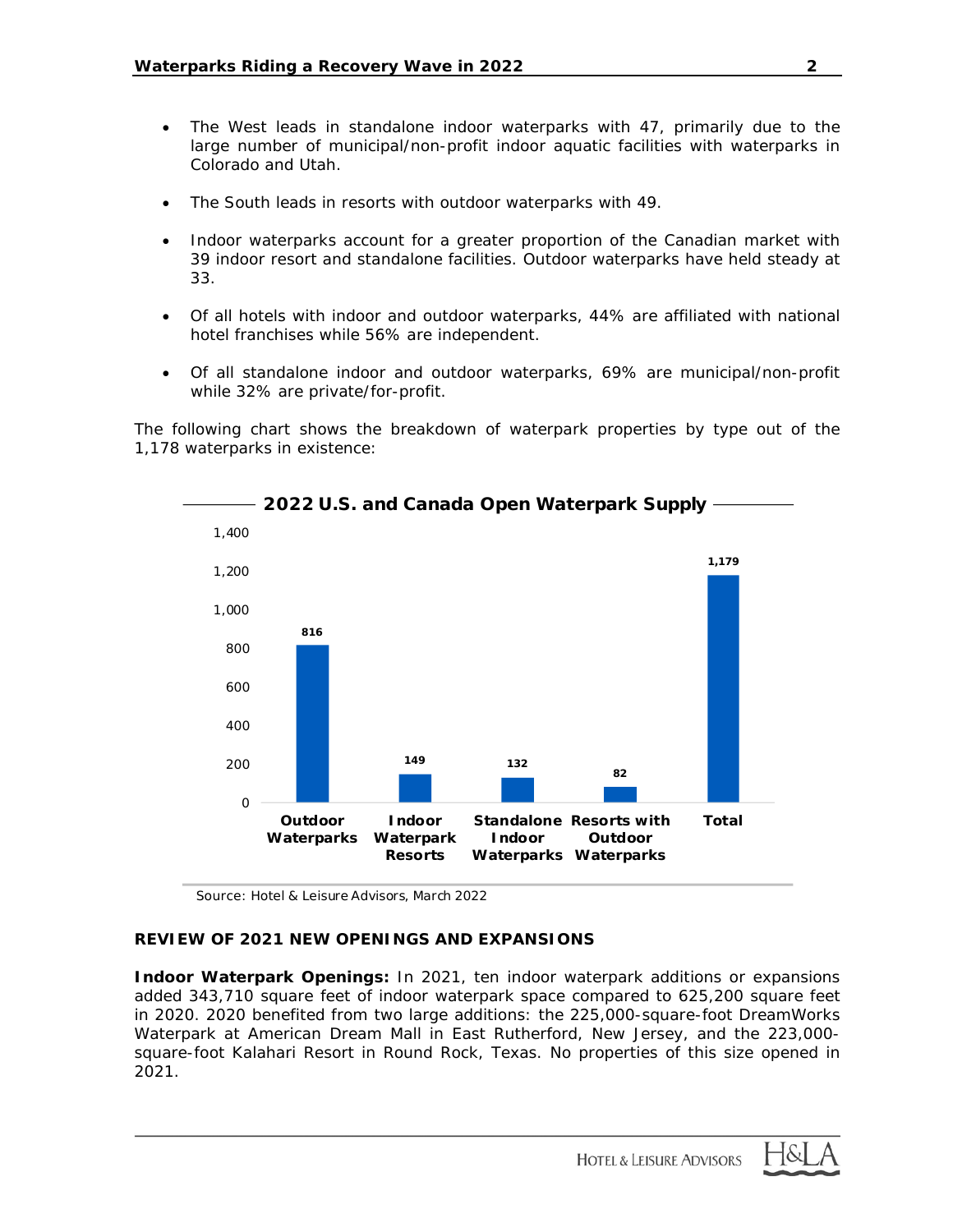| U.S. and Canada Indoor Waterparks and Resorts Opened or Expanded in 2021 |                    |               |              |                         |  |  |  |
|--------------------------------------------------------------------------|--------------------|---------------|--------------|-------------------------|--|--|--|
|                                                                          |                    |               | <b>New</b>   | <b>Indoor Waterpark</b> |  |  |  |
| Waterpark/Resort                                                         | Location           |               | <b>Rooms</b> | Sq. Ft.                 |  |  |  |
| Great Wolf Lodge                                                         | Manteca            | CA            | 500          | 95.000                  |  |  |  |
| <b>Berthoud Recreation Center</b>                                        | Berthoud           | <sub>CO</sub> | $\Omega$     | 49,000                  |  |  |  |
| Marimn Health Coeur Center                                               | Worley             | ID            | 0            | 12,000                  |  |  |  |
| Island Resort & Casino Expansion                                         | Harris             | MI            | 138          | 14,010                  |  |  |  |
| New Ulm Rec Center Expansion                                             | New Ulm            | <b>MN</b>     | 0            | 30,000                  |  |  |  |
| The Salvation Army Ray and Joan Kroc Corps Community Center              | Ashland            | OH            | $\Omega$     | 20.000                  |  |  |  |
| Brecksville Community Center Indoor/Outdoor Aquatics Expansion           | <b>Brecksville</b> | OH            | 0            | 2,700                   |  |  |  |
| Sunriver Resort Aquatic Center Expansion                                 | Sunriver           | OR            | 0            | 10,000                  |  |  |  |
| The Cove at The Lakefront                                                | Little Elm         | <b>TX</b>     | 0            | 38,000                  |  |  |  |
| Long Bridge Aquatics & Fitness Center                                    | Arlington          | VA            | 0            | 73,000                  |  |  |  |
| Total                                                                    |                    |               | 638          | 343,710                 |  |  |  |

*Source: Hotel & Leisure Advisors, LLC, March 2022*

The number of new resort rooms in 2021 was down from 2020, which gained 975 rooms due to the opening of the Kalahari Resort in Round Rock. The most significant project opening in 2021 was the Great Wolf Lodge in Manteca, California. The 500-room resort features a 95,000-square-foot indoor waterpark and a 45,000-square-foot adventure park, which includes a ropes course, miniature golf, arcade, and a high-tech, newly imagined version of the brand's exclusive MagiQuest interactive adventure game.

**Outdoor Waterpark Openings:** Due to the COVID-19 pandemic, many municipal waterparks that were scheduled to open in 2020 were postponed until 2021. Consequently, 18 standalone outdoor waterparks opened in 2021.

| 2021 U.S. and Canada Outdoor Waterpark Openings |                                                        |             |     |                                                                                                                                                        |  |  |  |  |
|-------------------------------------------------|--------------------------------------------------------|-------------|-----|--------------------------------------------------------------------------------------------------------------------------------------------------------|--|--|--|--|
|                                                 | Waterpark                                              | Location    |     | <b>Major Attractions</b>                                                                                                                               |  |  |  |  |
| <b>Private</b>                                  |                                                        |             |     |                                                                                                                                                        |  |  |  |  |
|                                                 | Wild Willie's Water Park                               | Enid        |     | OK Reopening of Splash Zone. Slides, lazy river                                                                                                        |  |  |  |  |
| Municipal                                       |                                                        |             |     |                                                                                                                                                        |  |  |  |  |
|                                                 | Sand Mountain Park and Amphitheater                    | Albertville |     | AL Water slides, lazy river, splash pad, 3-lane lap pool, sports pool, vortex pool                                                                     |  |  |  |  |
|                                                 | Yogi Bear's Jellystone Park at Delaware Beaches        | Lincoln     | DE. | Two larger slides and children's play structure                                                                                                        |  |  |  |  |
|                                                 | Splash Cove and Overlook Adventure Park at Nelson Park | Decatur     | IL. | Water slides, children's play structure, plunge pool, climbing wall, rope swing, six-lane 25-yard<br>lap pool, splash pad, lazy river                  |  |  |  |  |
|                                                 | Splash Valley Aquatic Park - Reopening                 | Kankakee    | IL. | Slides, lazy river                                                                                                                                     |  |  |  |  |
|                                                 | SplashZone at Corrine J. Rose Park                     | Waukegan    | IL  | The park's water playground includes a large water-dump bucket and three-story water tower<br>with slides and offer equipment geared for ages 2 to 12. |  |  |  |  |
|                                                 | Newton Pool                                            | Newton      |     | KS \$2.7M renovation of facility replaced pool, adds slides and lazy river                                                                             |  |  |  |  |
|                                                 | New Hope Aquatic Park                                  | New Hope    |     | MN 50m pool with diving boards, water slides, lazy river, vortex pool, youth play area                                                                 |  |  |  |  |
|                                                 | Kirksville Aquatic Center                              | Kirksville  |     | MO Pools, diving board, climbing wall, slides, lap lanes, lazy river                                                                                   |  |  |  |  |
|                                                 | Napoleon Aquatic Center                                | Napoleon    |     | OH Water slides, an 8-lane 25-yard competition pool and a beach-style entry                                                                            |  |  |  |  |
|                                                 | Huether Family Aquatics Center                         | Yankton     |     | SD 50-meter pool, zero-depth entry pool, slides, lazy river, splashpad                                                                                 |  |  |  |  |
|                                                 | El Paso City Waterparks - Lost Kingdom                 | El Paso     |     | TX Climbing wall, slides, water playground, lazy river, leisure pool, cabanas                                                                          |  |  |  |  |
|                                                 | El Paso City Waterparks - Oasis                        | El Paso     | TX. | Surf machine, climbing wall, slides, water playground, lazy river, leisure pool, cabanas                                                               |  |  |  |  |
|                                                 | El Paso City Waterparks - Chapoteo                     | El Paso     | TX. | Climbing wall, slides, water playground, lazy river, leisure pool, cabanas                                                                             |  |  |  |  |
|                                                 | El Paso City Waterparks - Camp Cohen                   | El Paso     |     | TX Endurance river, climbing wall, slides, water playground, lazy river, leisure pool, cabanas                                                         |  |  |  |  |
|                                                 | Aquatic Center                                         | De Pere     | WI  | Zero-depth entry pool, water slides                                                                                                                    |  |  |  |  |
|                                                 | Vandehey Waters Aquatic Center                         | Marshfield  | WI  | Slides, lazy river, diving boards, lap pool, play structure, climbing wall                                                                             |  |  |  |  |
|                                                 | Buchner Pool Upgrade                                   | Waukesha    |     | WI 50-meter lap pool with diving well, wading pool, water slides, and current channel                                                                  |  |  |  |  |

*Source: Hotel & Leisure Advisors, LLC, March 2022*

The city of El Paso, Texas led the way in waterpark openings in 2021 with four new outdoor waterparks at various sites throughout the city with amenities ranging from leisure pools and lazy rivers to a surf machine, slides, and water playgrounds.

**Resorts with Outdoor Waterparks Openings:** With only five openings or expansions, resorts with outdoor waterparks had the smallest number of additions in 2021, but still outpaced results from 2020.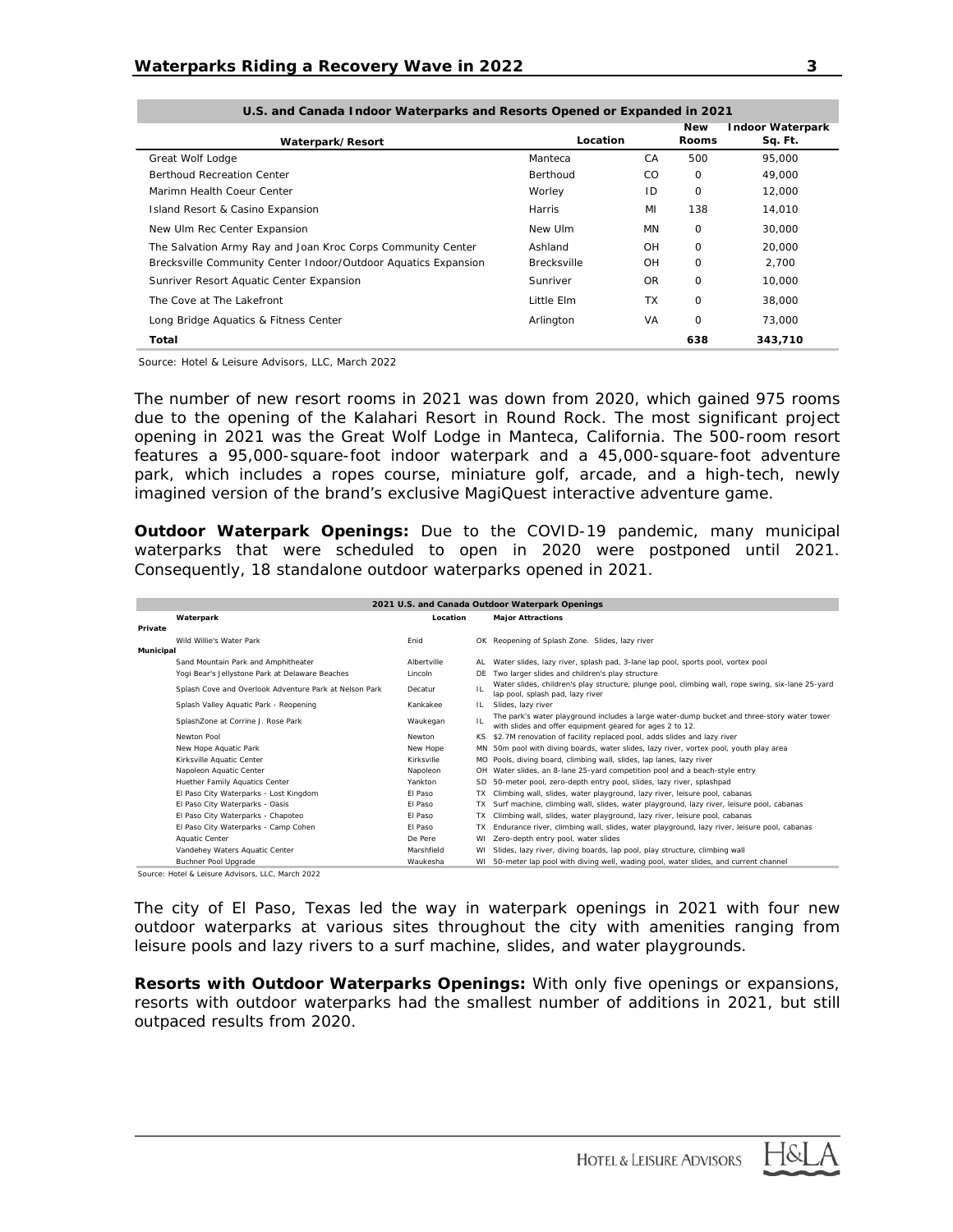| U.S. and Canada Resorts with Outdoor Waterpark Openings or Expansions in 2021 |               |  |                                                  |  |  |  |  |  |
|-------------------------------------------------------------------------------|---------------|--|--------------------------------------------------|--|--|--|--|--|
| <b>Resort</b>                                                                 | Location      |  | <b>Description</b>                               |  |  |  |  |  |
| Arizona Biltmore Waterpark Addition                                           | Phoenix       |  | AZ New pools, slide tower, and splash area       |  |  |  |  |  |
| Gaylord Palms Resort                                                          |               |  | Kissimmee FL Crystal River Rapids action river   |  |  |  |  |  |
| The Reservoir at the Ritz-Carlton Golf Resort                                 | <b>Naples</b> |  | FL Slide tower and lazy river                    |  |  |  |  |  |
| Grove Resort & Spa Expansion                                                  | Orlando       |  | FL 160 condo units                               |  |  |  |  |  |
| Treasure Cove Water Park at Westgate Lakes Resort & Spa                       | Orlando       |  | FL Waterslides, lazy river, children's play area |  |  |  |  |  |
| Course Ustal & Loisure Advisors U.C. March 2022                               |               |  |                                                  |  |  |  |  |  |

*Source: Hotel & Leisure Advisors, LLC, March 2022*

In addition to the U.S. properties shown above, in the Bahamas, Baha Mar Resort in Nassau added the \$200 million Baha Bay outdoor waterpark adjacent to the SLS and Melia Hotels. The well-themed waterpark opened in July 2021 and includes a wide range of rides and attractions. It is one of the most expensive waterparks to open in North America.

**All U.S. Openings:** The following map highlights the locations of the 2021 indoor and outdoor waterpark openings in the U.S. inclusive of resorts and standalone properties.



2021 saw four waterpark closures, including Splashtown San Antonio in San Antonio, Texas, and the CoCo Key Water Resort in Omaha, Nebraska.

# **COVID-19 IMPACT AND OTHER ECONOMIC REALITIES**

While 2022 started off rocky with COVID-19 infection rates soaring in many parts of the country, recent data indicates that the pandemic will quickly transition to endemic, with restrictions in most states being lifted as we return to normalcy. This transition is expected to have a positive effect on all industries, with waterparks poised to gain back demand lost in 2020 and 2021. However, though pandemic concerns will likely ease, there are lingering economic and operational effects that will continue to impact the industry as it moves to a full recovery. Inflation, increases in wages, and the labor shortage will all impact operations in 2022.

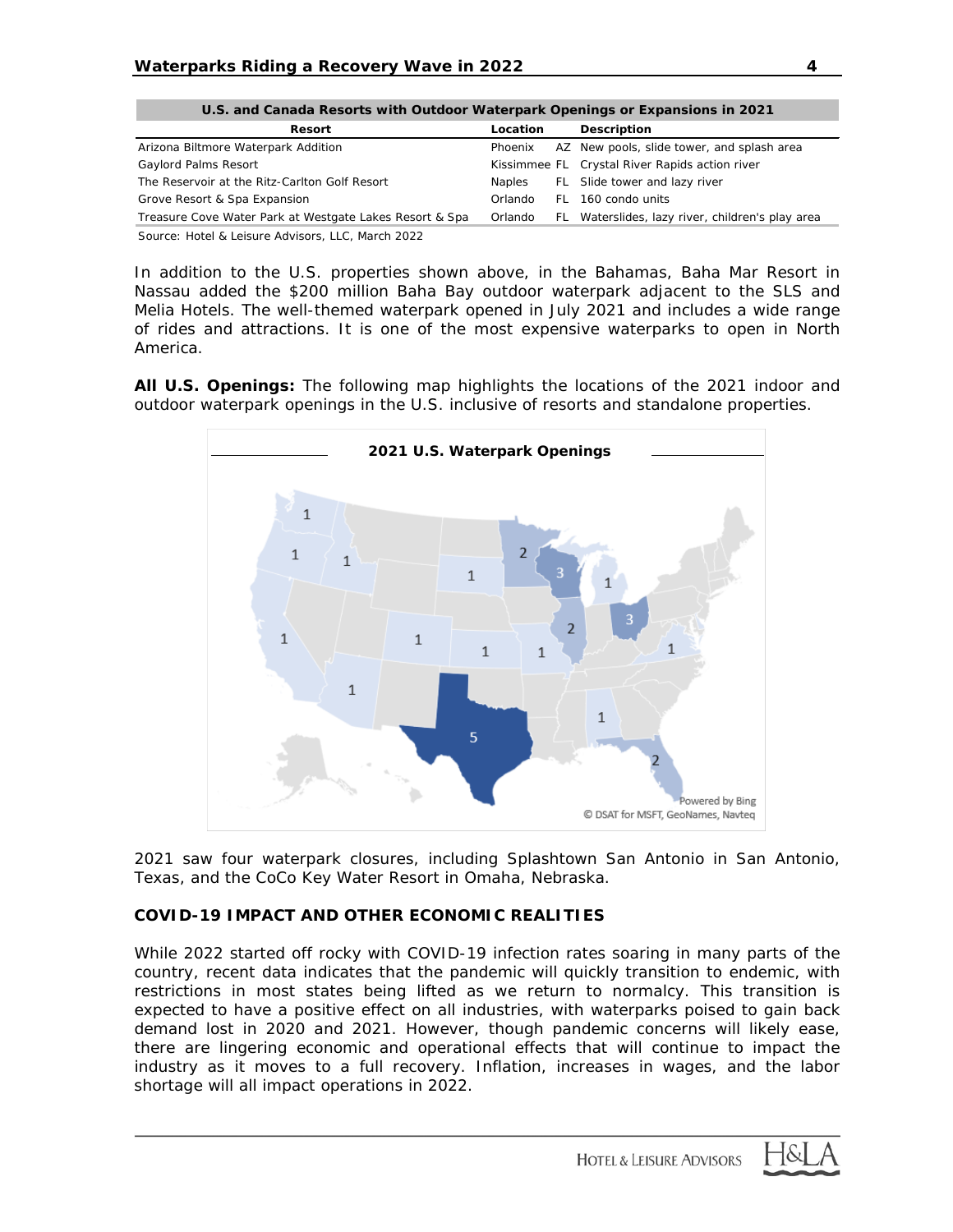- **Labor Shortage**: As seen across many industries throughout 2021, the national labor shortage affected and will continue to affect the waterpark industry throughout the country in 2022. As industries reopened, waterparks and leisure properties were forced to staff quickly. This, combined with the many former workers still reluctant to get back into the roles they once had, caused shortages across all segments.
- **Wage Increases**: In part due to the labor shortage, wages and salaries grew by 4.7% in 2021. However, hospitality and leisure industry wages and salaries grew by 6.8%, an increase from 4.1% in 2020, according to the Bureau of Labor Statistics. Labor shortages have forced many waterpark and leisure properties to increase wages as they compete for workers. As an example, Schlitterbahn waterparks in Texas are advertising positions starting as high as \$17 per hour, a substantial increase from pre-COVID-19 levels.
- **Inflation Concerns**: The cost of nearly everything went up in 2021, which poses concerns for waterpark operators. As of January 2022, the U.S. inflation rate clocked in at 7.5%, a substantial increase from previous years. As the costs of food and beverage, labor, energy, and materials continues to increase, waterparks have to either absorb those costs and risk profits or pass those costs on to consumers in the form of higher admission rates.
- **Added Benefits:** With labor tight, operators are looking for new ways to retain employees by adding benefits. Herschend Family Entertainment, the nation's largest privately-owned themed attraction corporation, is offering to cover the cost of tuition, fees, and books for employees who wish to further their education. These types of benefits could help properties by encouraging employees to remain on the job longer term as they work through their classes.
- **Consolidation:** SeaWorld recently made a bid to acquire Cedar Fair, which would have created the largest operators of waterparks and related attractions in the United States. However, it was rejected as of the date of our research for this article.
- **Higher Pricing:** Most waterparks increased their prices in 2021 due to inflationary pressures, higher wage rates, and reduced capacity due to COVIDrelated concerns. Managers we have interviewed indicated that they expect higher prices to continue into 2022, which should allow for higher per capita spending and total revenue at most waterparks.

# **PROJECTIONS FOR 2022**

For 2022, we will see growth across all segments of the waterpark industry with projected openings of 20 facilities. We also anticipate expansions of more than 31 existing facilities. Regionally, the South leads the U.S. with 13 projected openings. The Midwest will see six openings, and the West one. As of this writing, no major openings or expansions are anticipated for the Northeast. Overall, the number of projected openings is down from 2021. The following map highlights the locations of the properties.

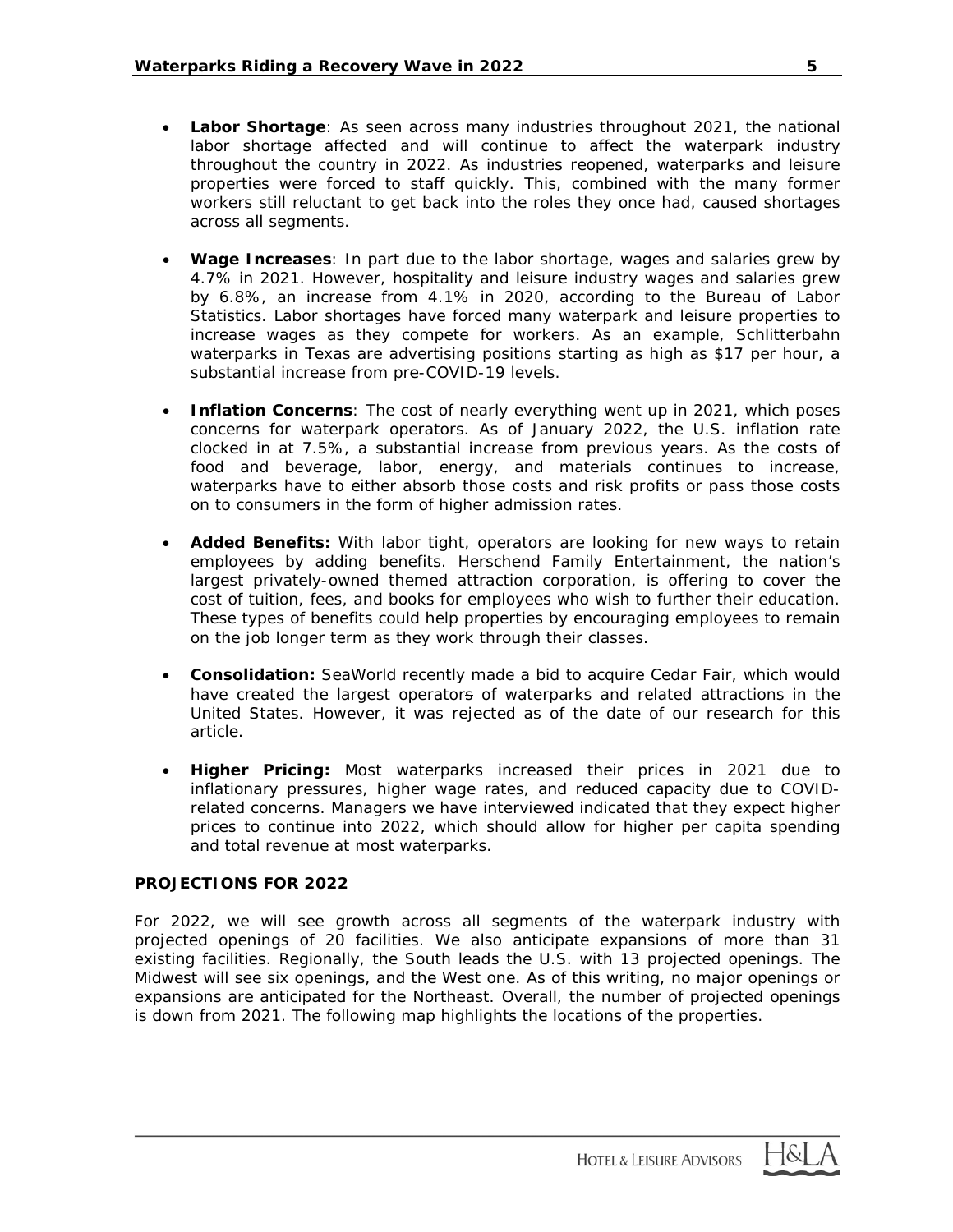

2022 Waterpark Openings by Region

Source: Hotel & Leisure Advisors, LLC, March 2022

© DSAT for MSFT, GeoNames, Navteg

**Indoor Waterparks:** With projections of 232,500 square feet of new indoor waterpark space and over 330 new rooms, 2022 will be a year of continued growth in this market segment.

- OWA's amusement park, The Park at OWA, in Foley, Alabama, will open a 100,000-square-foot indoor waterpark and a family-friendly RV park as part of its \$100 million Phase II expansion project. An accompanying 200-room resort hotel with conference space will open in 2023.
- As part of a multi-sports complex in Goddard, Kansas, the Goddard Aquatic Center and Genesis Health Club is adding the 60,000-square-foot Blast Off Bay indoor waterpark and natatorium and a connected 133-room, four-story Hampton Inn hotel.

Beyond 2022, Great Wolf Lodge is constructing a 700-room property in Perrysville, Maryland, which will open in 2023, and has announced plans for new resorts in Texas, Tennessee, California, and Connecticut, making it one of the most growth-oriented companies in the indoor waterpark resort space.

**Outdoor Waterparks:** Growth in the outdoor segment will continue with 19 new standalone waterparks anticipated. Many existing waterparks are investing in modest to large expansions in 2022. Highlights include the following:

• The largest of these outdoor waterpark developments is Wild Rivers Waterpark, which will return to the city of Irvine, California after more than a decade. The original park operated from 1986 until its closure in 2011. The new, 26-acre, \$60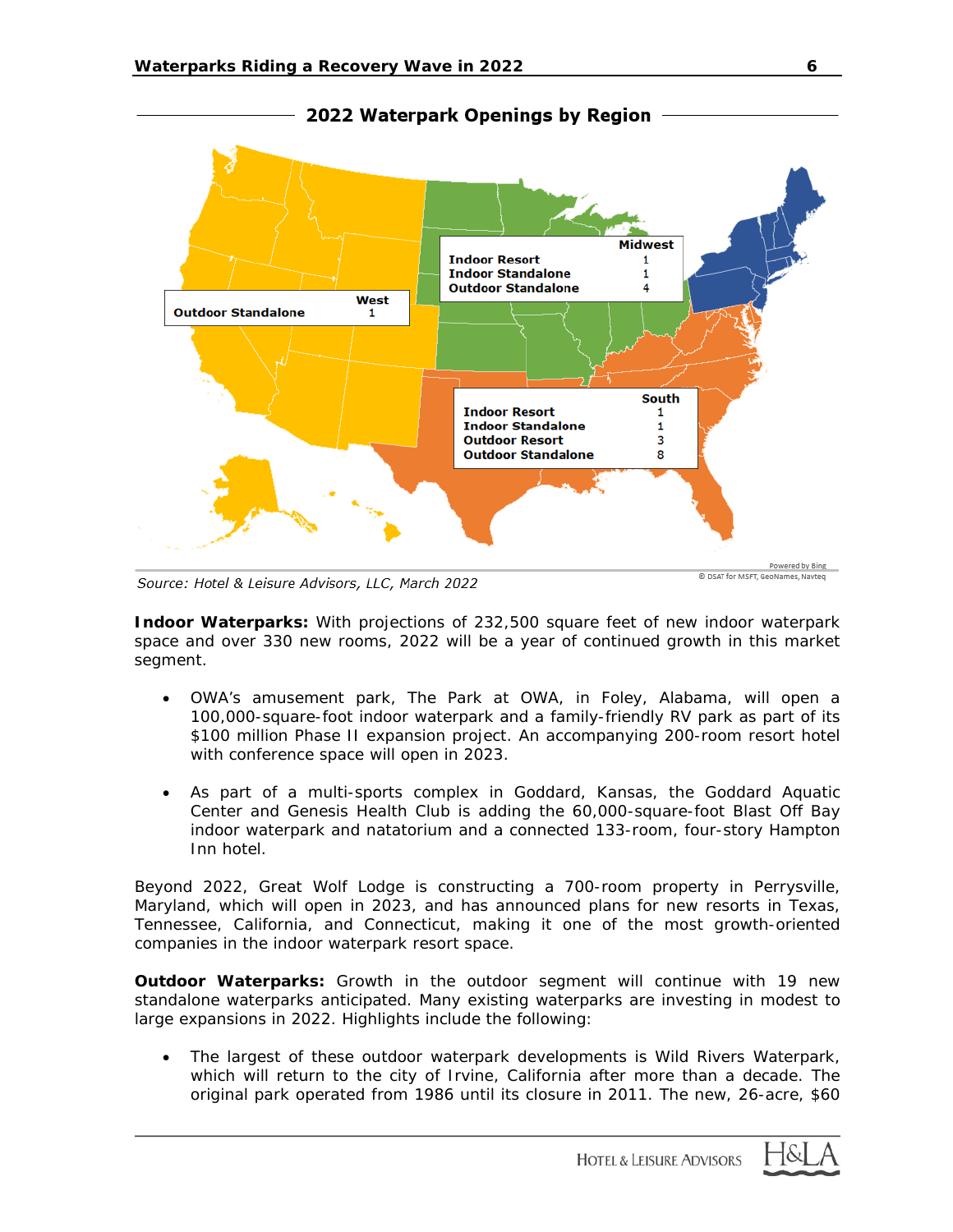million park is located in Irvine's Great Park and will be leased to operator Mike Riedel.

• Tampa's Adventure Island will debut the Wahoo Remix, a family raft ride featuring synchronized light and sound elements, and Rapids Racer, the world's first dueling saucer through tunnels and high-speed turns.

**Resorts with Outdoor Waterparks:** There are four planned expansions or new developments of resorts with outdoor waterparks in the United States in 2022. Highlights include the following:

- The 550-unit Landmark Resort is developing a \$3 million outdoor waterpark set to open in the summer of 2022. The 9,800-square-foot outdoor facility will feature slides and water play features.
- A \$175 million renovation is under way at The Boca Raton resort in Boca Raton, Florida. The updates include the Harborside Pool Club, which will feature cabanas, pools, a lazy river, five-story water slides, and a kids' splash zone.

**Surf Innovations:** New innovations continue to be developed for the waterpark industry including multiple new man-made surfing facilities. The leading companies in this space include Wavegarden, Citywave, American Wave Machines, Surf Lakes, and SurfLoch/WaveLoch. We expect to see additional opportunities for consumers to enjoy surfing on artificial waves in the coming years as developers work to construct multiple projects.

Surf parks appeal to a wide range of customers in various life stages, including families with children. Surf parks can capitalize on that in much the same way waterparks have by creating family-friendly environments coupled with memorable experiences. This will increase the reach and scope of the sport in a way that may lead to dramatic growth in coming years.

Surf parks have strong developer interest in North America and throughout the world. The following table shows the number of surf parks proposed or under construction . These do not include projects in very preliminary stages.

| <b>Planned Surf Parks</b> |    |  |  |  |  |  |
|---------------------------|----|--|--|--|--|--|
| by World Region           |    |  |  |  |  |  |
| Africa                    | O  |  |  |  |  |  |
| Asia                      | 1  |  |  |  |  |  |
| Europe                    | 21 |  |  |  |  |  |
| Middle East               | O  |  |  |  |  |  |
| North America             | 18 |  |  |  |  |  |
| Oceania                   | 5  |  |  |  |  |  |
| South America             | 1  |  |  |  |  |  |
| Total                     | 46 |  |  |  |  |  |

*Source: Hotel & Leisure Advisors, LLC, March 2022*

The United States could see five new surf parks open in 2022.

• The Palm Springs Surf Club is performing a \$50 million redevelopment of the former Wet 'n' Wild waterpark in Palm Springs, California. The project will feature